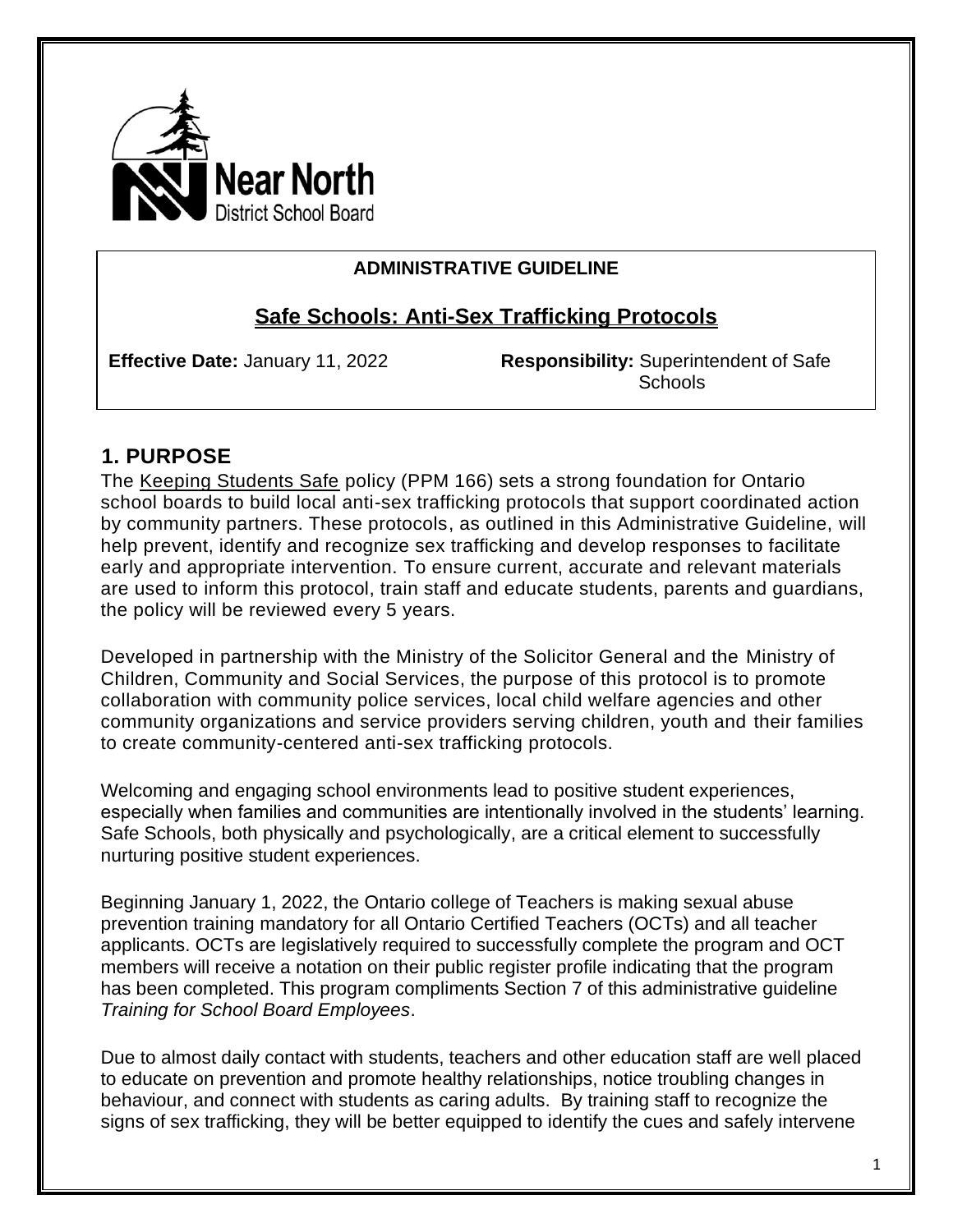if they suspect a student is being trafficked or involved in trafficking. Education can also serve as a key factor in helping survivors of trafficking heal and rebuild their lives, helping to prevent re-victimization and resetting students on a healing trajectory towards positive outcomes.

# **2. DEFINITION OF SEX TRAFFICKING**

Sex trafficking is a form of sexual exploitation and is a crime under the *Criminal Code of Canada.* It can include recruiting, harbouring, transporting, obtaining or providing a person for the purpose of sex. It involves the use of force, physical or psychological coercion or deception. Most individuals who are trafficked for the purpose of sexual exploitation are women and girls, but all people may be targeted.

# **3. STATEMENT OF PRINCIPLES**

#### **Define a role for parents/guardians/caregivers**

Parents, guardians and caregivers are key partners in the development, implementation and review of school board anti-sex trafficking protocols. Care must be given when reaching out to parents, families and caregivers to ensure they are safe adults prior to engaging with them on matters regarding the student(s). Outreach to Indigenous parents and guardians, as well as outreach to Black and racialized parents and guardians, should be trauma-informed and recognize historic and systemic barriers that may impact their participation. Every effort should also be made to reduce cultural and/or linguistic barriers when reaching out to parents, guardians and caregivers about this work.

#### **Foster student voices**

Students are at the centre of this work and should be involved in efforts to develop actions against sex trafficking. Invite student groups to participate and inform the design, development, delivery and implementation of anti-sex trafficking protocols. Recognize that students with lived experience are experts and, if willing and appropriately supported through trauma-informed approaches, could share their story and insights as part of efforts to build awareness and empower students.

#### **Build multi-sectoral relationships with community organizations**

Ongoing consultation and engagement with community groups/agencies that support members of the school community are essential to support anti-sex trafficking approaches that are responsive to diverse students and the needs of local school communities.

NNDSB has partnered with the Canadian Centre for Child Protection (C3P) to provide training for staff, parents and community members, as well as developmentally appropriate learning materials for students that align with the expectations of the Ontario Curriculum. The Canadian Centre for Child Protection is a national charity dedicated to the personal safety of all children. Their goal is to reduce the sexual abuse and exploitation of children, assist in the location of missing children, and prevent child victimization through a number of programs, services, and resources for Canadian families, educators, child-serving organizations, law enforcement, and other parties.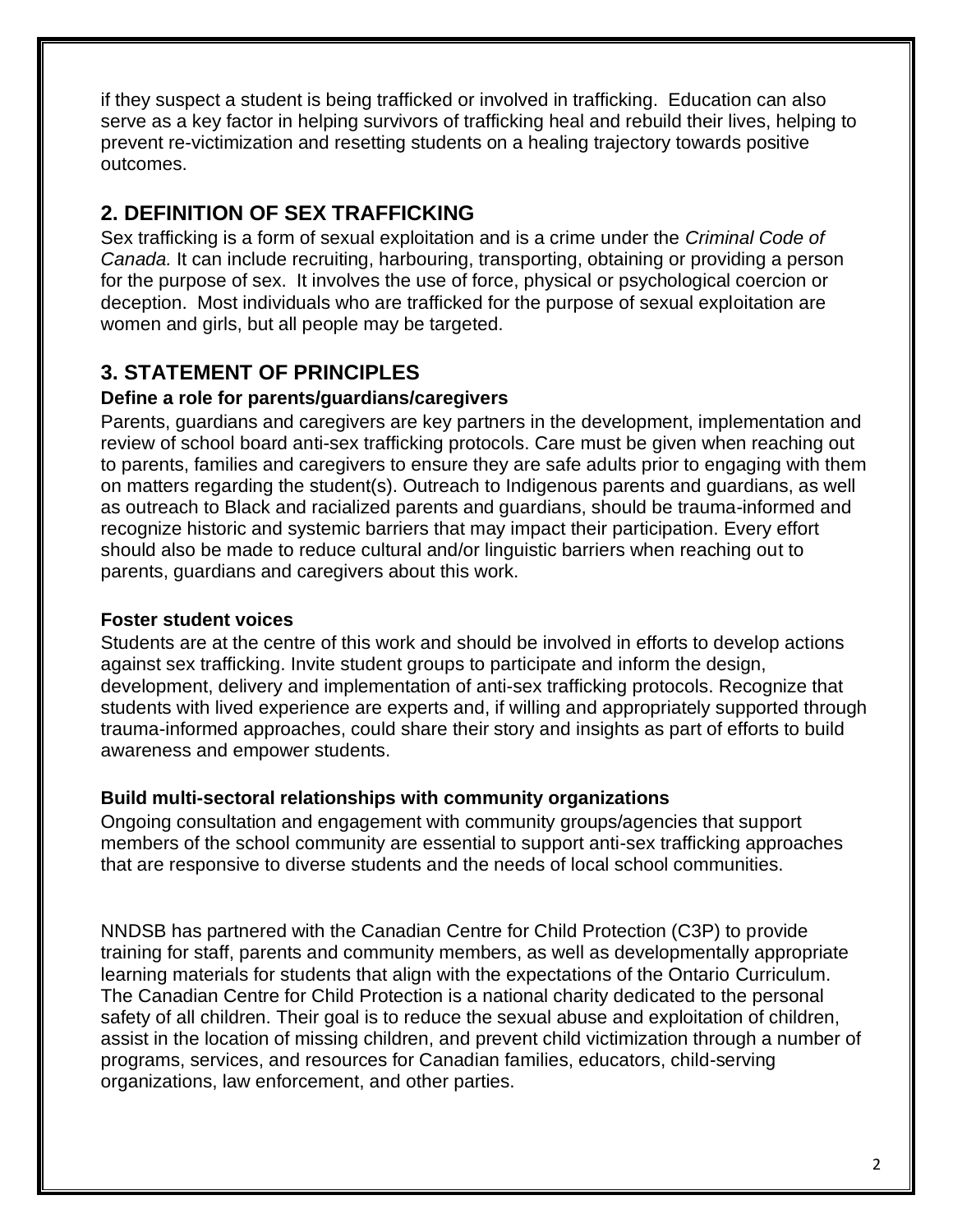#### **Interventions must be safe**

Caring adults and students within schools can promote a sense of student belonging, increase protective factors, help to reduce risk factors associated with sex trafficking, and support early intervention through identification and appropriate response, including connecting impacted persons to supportive services.

School board employees require comprehensive anti-sex trafficking training so they are equipped to identify the signs of sex trafficking, safely respond to disclosures, be culturally relevant and responsive to diverse student populations, and support the immediate physical and emotional safety needs of students. Training must emphasize how to respond to immediate dangers and the need to avoid actions that will make an individual's situation worse or more unsafe.

#### **Build up school-based prevention**

The development of the protocol will complement existing prevention efforts in schools, including the teaching of consent, healthy relationships and healthy sexuality. It is important for school staff to understand the historical and social context of sex trafficking and implement prevention strategies that are responsive to the needs of students and members of the local school community.

#### **Respect confidentiality, privacy and informed consent**

The development of procedures must respect confidentiality and ensure that the student fully understands how their information may be used or with whom it may be shared. It is key to develop referral relationships with community service organizations while adhering to applicable legal requirements, including those under the *Municipal Freedom of Information and Protection of Privacy Act;* the Ontario *Human Rights Code;* the *Accessibility for Ontarians with Disabilities Act, 2005;* the *Education Act;* and the *Child, Youth and Family Services Act, 2017.* 

#### **Promote equitable and culturally safe responses**

Protocols should demonstrate a human rights-based, non-judgmental, culturally responsive, survivor-centred and trauma-informed approach to raising awareness, preventing, identifying and responding to sex trafficking.

### **4. TACTICS USED BY SEX TRAFFICKERS**

Traffickers use tactics to identify and groom vulnerable children and youth by fulfilling their unmet needs such as love, affection, a sense of belonging and other basic needs like housing or food security and/or by using threats, physical violence and control. An unstable home life and past trauma, as well as other factors such as a history of childhood abuse or involvement with the child welfare system, can leave students more susceptible to being trafficked.

Traffickers can use tactics such as befriending students on online platforms and pretending to be a love interest or encouraging the student to leave their rural/remote community to come to the city for work. Isolating the victim from family and friends is the ultimate goal, followed by normalization of abuse through a gradual grooming process.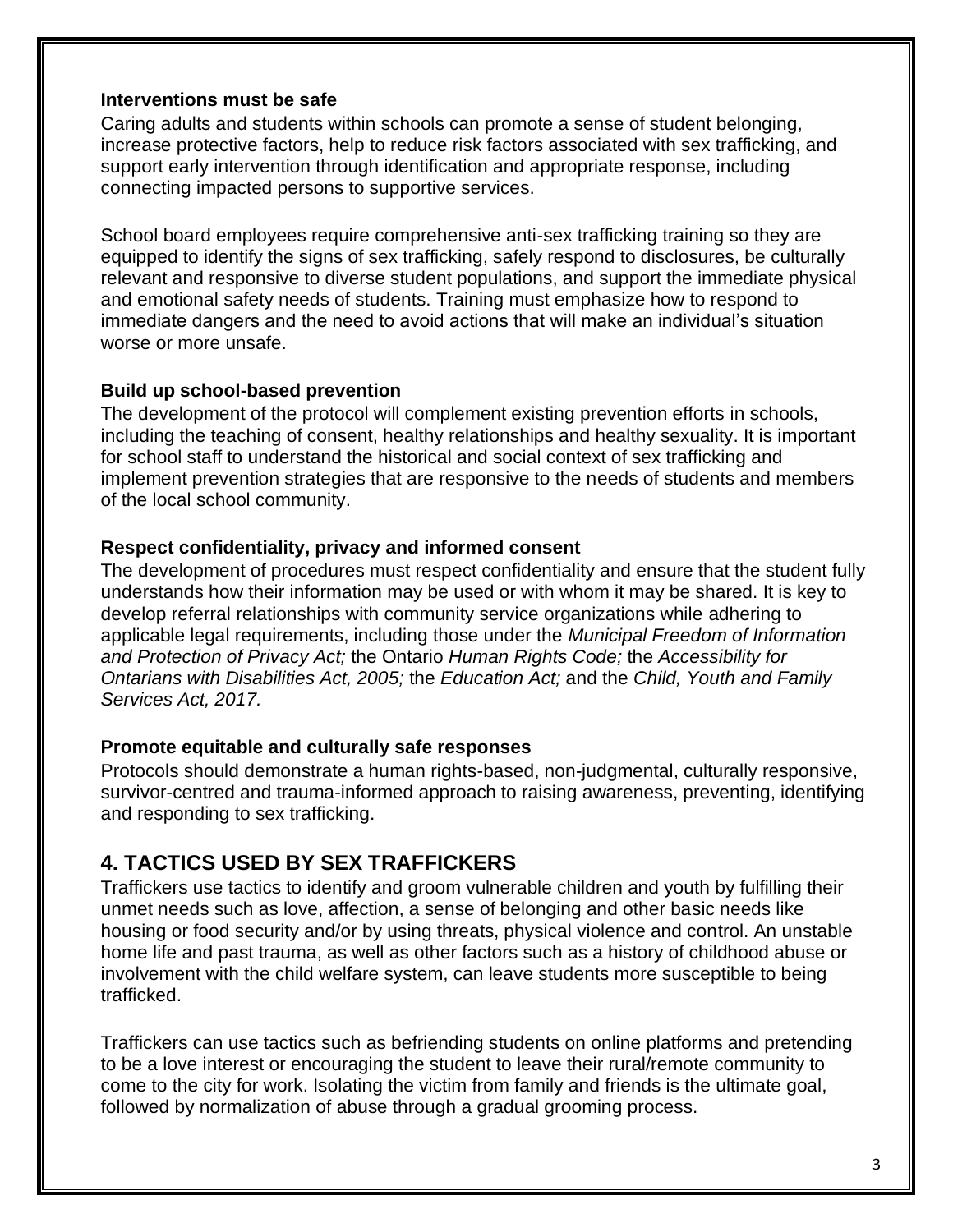It is well known that children who are abused or exploited are often victimized by a parent or guardian. But what is not as readily acknowledged is the role that a parent or guardian or person in a position of trust plays in the broader context of sex trafficking. For example, the International Survivors' Survey conducted by the Canadian Centre for Child Protection showed that there are cases where parents and other family members involved in the sexual exploitation and trafficking of their children.

Not all sex traffickers are adults. School-aged children and youth may also be involved in trafficking their peers. According to Statistics Canada, between 2009 and 2018, there were approximately 1400 victims of human trafficking reported to police in Canada, and 6% of the accused persons identified were between the ages of 12 to 17. School-aged children and youth will benefit from early intervention to reduce their vulnerability

### **5. STRATEGIES TO RAISE AWARENESS AND PREVENT SEX TRAFFICKING**

The entire Near North District School Board is committed to creating safe learning spaces for your child. To that end, the Safe Schools Framework was developed to ensure that students participate in learning year-round that fosters an inclusive, welcoming and safe environment. Throughout the year, all schools participate in activities that focus on creating safer schools through Citizenship and Community; Conflict Resolution; and Bullying Awareness. Each of these three domains contain additional subtopics that support and reinforce the main idea. Character education, for example, is a key component of creating future citizens, while understanding cyber safety will help prevent incidents of bullying by keeping students safe online. These three domains work together to create Safe and Accepting schools, which is part of our Well-being Strategy and contains many pieces that will support our anti-sex trafficking education and prevention programs.



#### **Education for Students**

Frequent use of mobile phones and computers can make it harder for caring adults to recognize the signs that a student is being groomed and lured. This increases the importance of educating students about both the positive and negative potentials of the internet, including the harmful impacts of violent depictions in sexually explicit imagery. Traffickers and other sexual predators are increasingly using online social medial platforms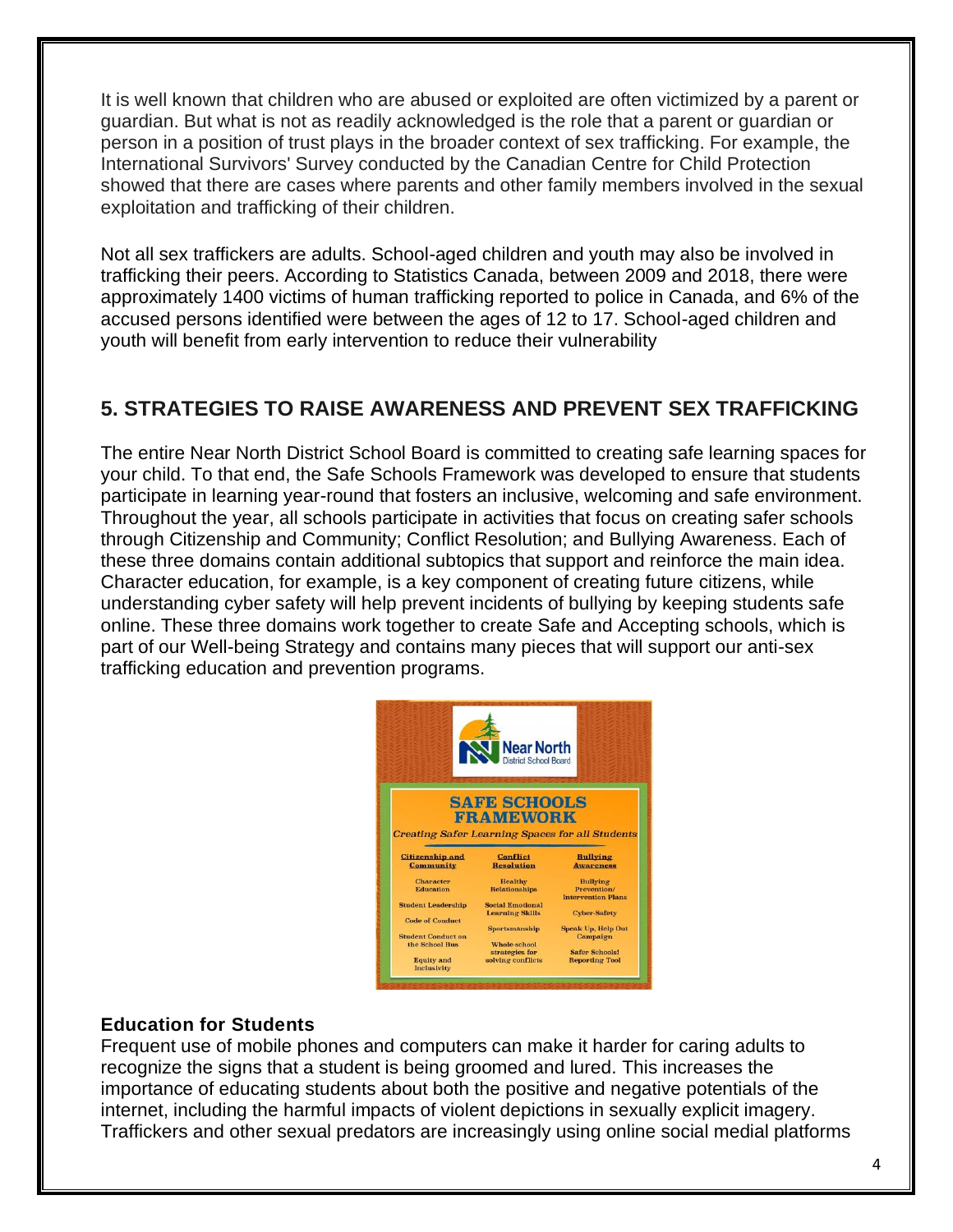to lure, groom and recruit young people into sexual acts or services. Technology can provide an easy point of access into conversation and relationships with unsuspecting students.

The [Keeping Students Safe](https://www.ontario.ca/document/education-ontario-policy-and-program-direction/policyprogram-memorandum-166) policy builds on the 2019 *Health and Physical Education* (HPE) curriculum for Grades 1 to 8, which supports students in learning how to identify, develop and maintain healthy relationships, to identify and respond to exploitative and coercive behaviour, and how to seek help as needed. These skills help protect students from sex trafficking by teaching them to identify when they are in an unsafe situation. The curriculum is designed to be developmentally-appropriate; as students age, they continue to learn about and practice the skills they need to stay safe (in person and online), and how to best help themselves and others. Students also learn about the impacts of sexually explicit media, including pornography. In every grade, students learn about consent and what constitutes a healthy relationship.

To further support the Ontario curriculum learning expectations, all teachers in NNDSB will teach *Kids in the Know*, an interactive safety education program designed by the Canadian Centre for Child Protection. The purpose of the program, designed for students from kindergarten to high school, is to help educators teach children and youth effective personal safety strategies. This engaging program builds resiliency skills and reduces the likelihood of victimization in an online and offline world. *Kids in the Know* is a research and evidencebased program that balances empowerment with protection using activity-based learning while supporting important discussions about personal safety without the use of fear.

*Kids in the Know* has received the nationally-recognized Curriculum Services of Canada seal of approval, with lessons matched to the learning outcomes found in the Ontario curriculum. Through this program, students will learn about:

- Healthy relationships
- Safe and responsible use of technology
- Addressing high-risk behaviour
- The public nature of the internet and loss of control of shared content
- Building capacity to handle difficult situations
- Knowing when and how to seek help

Students can also benefit from resources available from [PREVNet.](https://www.prevnet.ca/resources) This website works to eliminate violence and promote healthy relationships for youth. They are dedicated to addressing the systemic racism and the impacts of colonization that puts marginalized groups at higher risks of violence. Students will access materials on:

- Youth dating violence
- Cyberbullying
- Online and offline targeting, luring, and grooming tactics
- Healthy relationships and consent
- Mental Health and Well-being
- Online and offline personal safety practices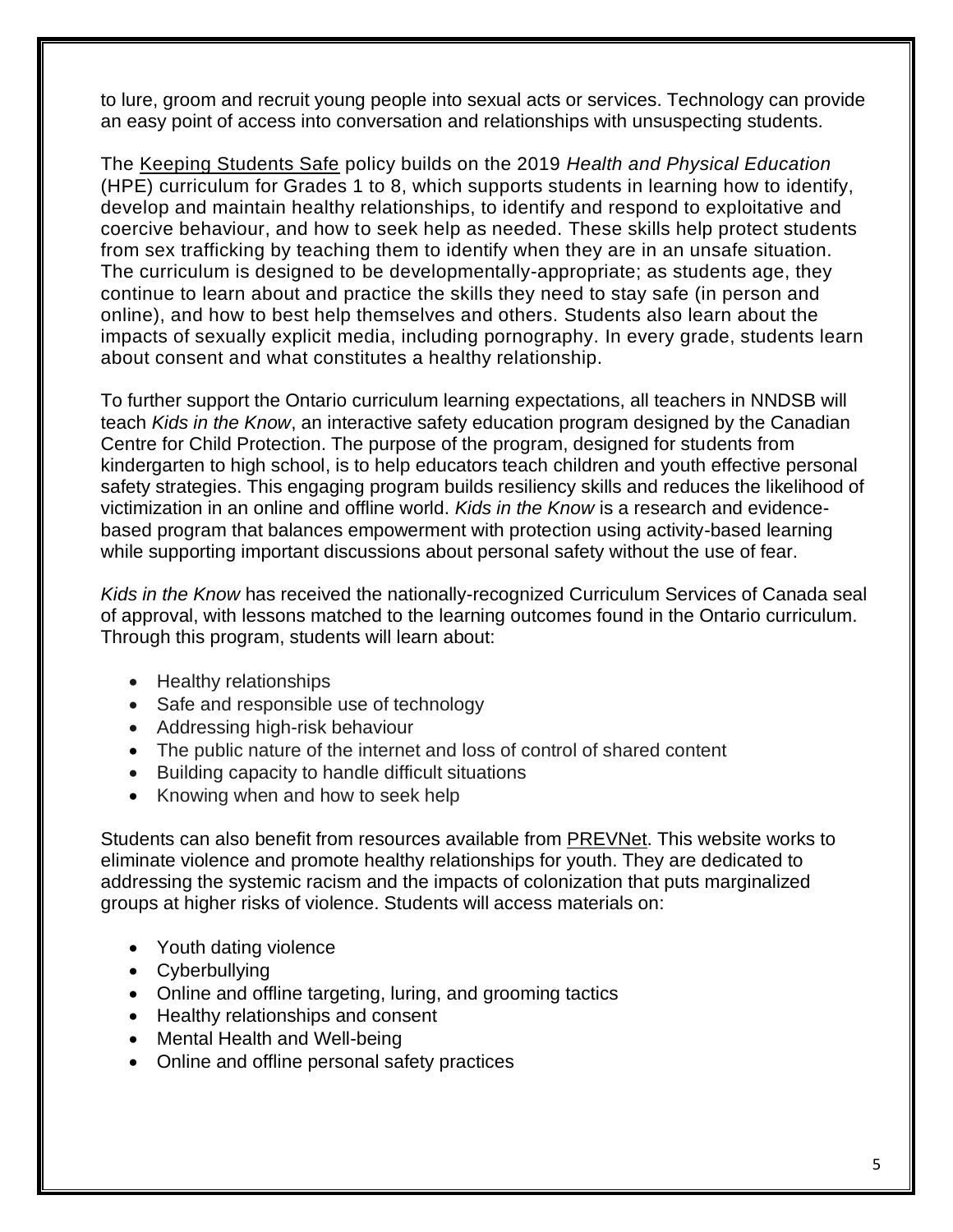#### **Education for Parents**

NNDSB will continue working alongside the Canadian Centre for Child Protection to provide parents, caregivers and community members with information about cyber safety; the signs that a student is being targeted, lured, groomed, trafficked or is trafficking another student; and how to get help safely.

Through regularly scheduled annual information sessions, newsletters, social media posts and emails, NNDSB will promote educational opportunities that will help parents understand the online risks and emerging trends that can lead to the sexual exploitation of children. These learning opportunities will also provide tips and resources for parents and caregivers about how to have supportive conversations that will keep their children safe online. The most up-to-date information can also be found on C3P's parent website: [protectchildren.ca](https://protectchildren.ca/en/)

Parents, caregivers and community members can report concerns directly to their child's school by speaking with the teacher, Principal, Vice-Principal, or any other school staff member. Alternatively, concerns can be communicated to the board using our SAFER SCHOOLS! Reporting tool. This reporting tool provides anyone with the opportunity to disclose any incident or behaviours that create unsafe spaces in our NNDSB schools. The tool can also be used anonymously. For more information about the SAFER SCHOOLS! Reporting tool, visit the [Safe and Accepting Schools](https://www.nearnorthschools.ca/programs/equity-well-being/safe-and-accepting-schools/) page on the NNDSB website.

Any information provided via the reporting tool by a parent, caregiver, student, staff, community member, or anonymously, will be received by the school's principal so that it can be further investigated. Pending the results of that investigation, the principal may elect to elicit other resources and supports, such as the members of the NNDSB Mental Health Team, or other outside agency supports, including the services of the Children's Aid Society, the Indigenous Friendship Centre, the Ontario Provincial Police, North Bay Police Services or others.

Anyone is able to report trafficking or suspected trafficking, including sex trafficking, utilizing the [Canadian Human Trafficking Hotline.](https://www.canadianhumantraffickinghotline.ca/)

While any student can be sex trafficked, some groups are at increased risk of being trafficked.

- Systemic racism and discrimination have led to a disproportionate number of Indigenous and Black children and youth in care, which can lead to a lack of consistent relationships with caring adults and peers in schools.
- Indigenous peoples are especially vulnerable to sex trafficking due to historic and ongoing systemic discrimination, including intergenerational trauma resulting from residential schools and the "Sixties Scoop". First Nation youth transitioning from remote Northern communities to schools in urban centers can also face increased safety risks.
- Language barriers, isolation, economic disadvantage or a lack of community and social supports may leave newcomer youth with increased vulnerability to trafficking.
- Students with disabilities may experience bullying and isolation in addition to having difficulty understanding the intentions of others.
- Students who are 2SLGBTQQIA experience high rates of bullying, assaults and sexual abuse, and they may face isolation or displacement if they experience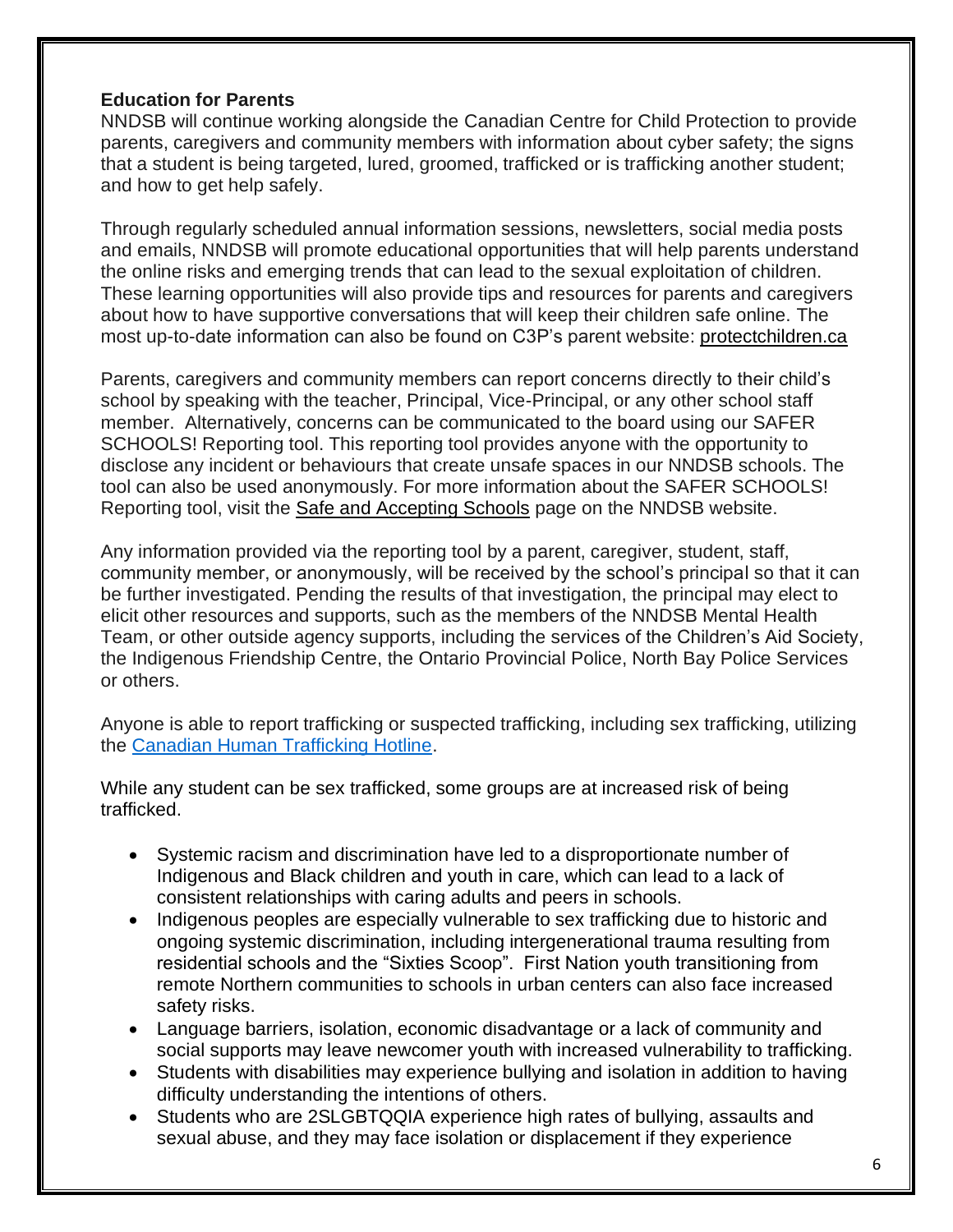rejection from their family or the community.

# **6. RESPONSE PROCEDURES**

Every school board employee has a duty to respond in situations where a student:

- may be at risk of or is being sex trafficked
- may be targeting, luring, grooming or recruiting children and youth for the purpose of sex trafficking
- is returning to school after they have been trafficked or involved in trafficking others

The responses enacted by the school, internal board supports and outside agencies must take into account the needs of our diverse learners and their families, which may include:

- students with special education needs, mental health needs, social or emotional needs or language/cultural barriers, and international students
- students who are in care, receiving care or in customary care arrangements
- students who are being trafficked and who may be involved in the recruiting of other victims, including students who are returning to school after they have been involved in a trafficking situation
- parents, including those who may live overseas and/or may not speak English or French
- students 18 years or older or who are 16 or 17 years old and have withdrawn from parental control

The following response procedure must be followed when a teacher, principal, vice-principal or staff member knows or suspects that trafficking and/or sex trafficking is occurring, or has previously occurred, involving a student of the board:

- Staff member reports concern to school Principal
- Principal contacts Principal of Safe Schools, their school's Supervisory Officer, and the Superintendent of Safe Schools. Determinations must be made as to whether:
	- $\circ$  the student is at risk of being sex trafficked
	- o the student is being sex trafficked
	- o the student is engaged in the trafficking of others
	- $\circ$  the student was previously sex trafficked and is returning to school
- Principal of Safe Schools makes internal referral to NNDSB Mental Health Lead and, in conjunction with the School Principal, determines next steps of action and who will be responsible for completing each action. Next steps may include:
	- o Creating an internal support services plan
	- o Reporting to Children's Aid as per Section 125(1) of the *[Child, Youth and](https://www.ontario.ca/laws/statute/17c14)  [Family Services Act, 2017](https://www.ontario.ca/laws/statute/17c14)* and under *[Policy/Program Memorandum 9: Duty](https://www.ontario.ca/document/education-ontario-policy-and-program-direction/policyprogram-memorandum-9)  [to Report Children in Need of Protection](https://www.ontario.ca/document/education-ontario-policy-and-program-direction/policyprogram-memorandum-9)*.
	- o Reporting to Police services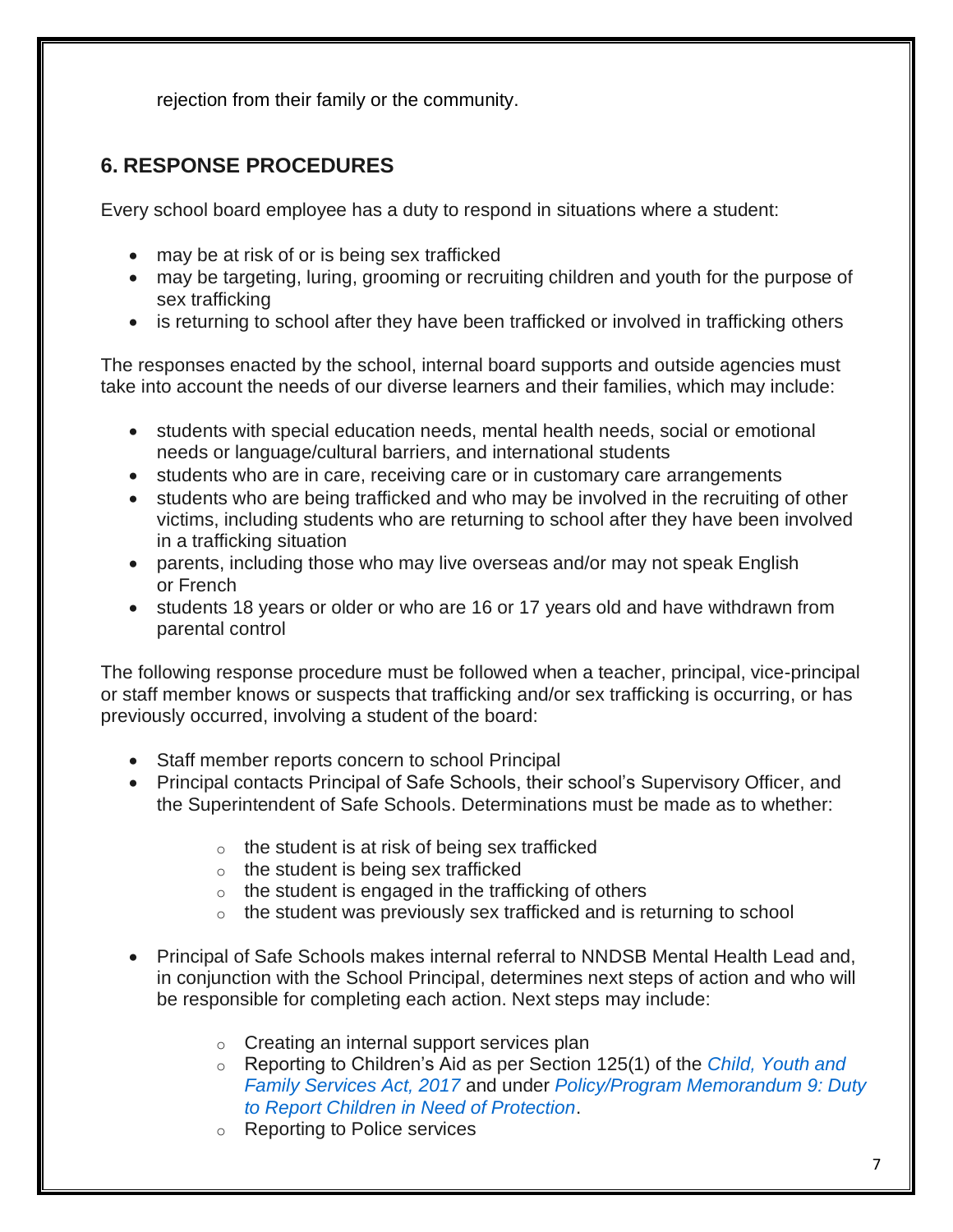- $\circ$  Contacting the Parent(s)/Guardian(s) as appropriate
- o Obtaining outside victim support services
- o Connecting student with outside well-being agencies, such as the Indigenous Friendship Centre
- $\circ$  Consult with Cybertip.ca if there is an online component to the student victimization
- Consideration for the following must be taken into account when determining next steps:
	- o How best to support the student's immediate physical and emotional safety
	- o Steps for safely reporting concerns to above mentioned parties, as applicable
	- $\circ$  How to best meet the safety and security needs of the student at present and in the future
	- $\circ$  For students with special education needs, information from the student's Individual Education Plan must be considered to inform next steps
	- $\circ$  How best to support the immediate safety and security of other affected students
	- $\circ$  How to best utilize culturally responsive and trauma-informed supports to support the student, affected students, and reporting/responding staff members.
- All staff involved will work with professionalism to ensure the student's dignity and privacy is maintained throughout the reporting process. Staff will maintain the confidentiality and privacy requirements required when responding to a suspected or confirmed instance of sex trafficking.
- Consideration will be given to those students who may be indirectly affected and supports put into place, as determined on a case by case basis and in consultation with the NNDSB Mental Health Team.
- When responding to possible sex trafficking recruitment by a student within the school, the same procedure will be followed. Expectations should be consistent with the school board policy on progressive discipline and the mitigating circumstances that must be considered when determining the intervention, consequences or supports.
- When responding to students who are victims and survivors of sex trafficking, the same procedure will be followed to create a re-entry plan, as determined on a case by case basis and in consultation with the NNDSB Mental Health Team. The re-entry plan will include access to education and facilitating school re-entry for those returning to school.
- Following-up at regular intervals (for example, check-ins with affected students) will be embedded directly into action and/or support plans created and determined as part of next steps and completed by the Mental Health Team.
- The Principal of Safe Schools will be responsible for collecting data on the suspected or reported sex trafficking situations, the response procedures that were implemented, and the required monitoring/follow-up.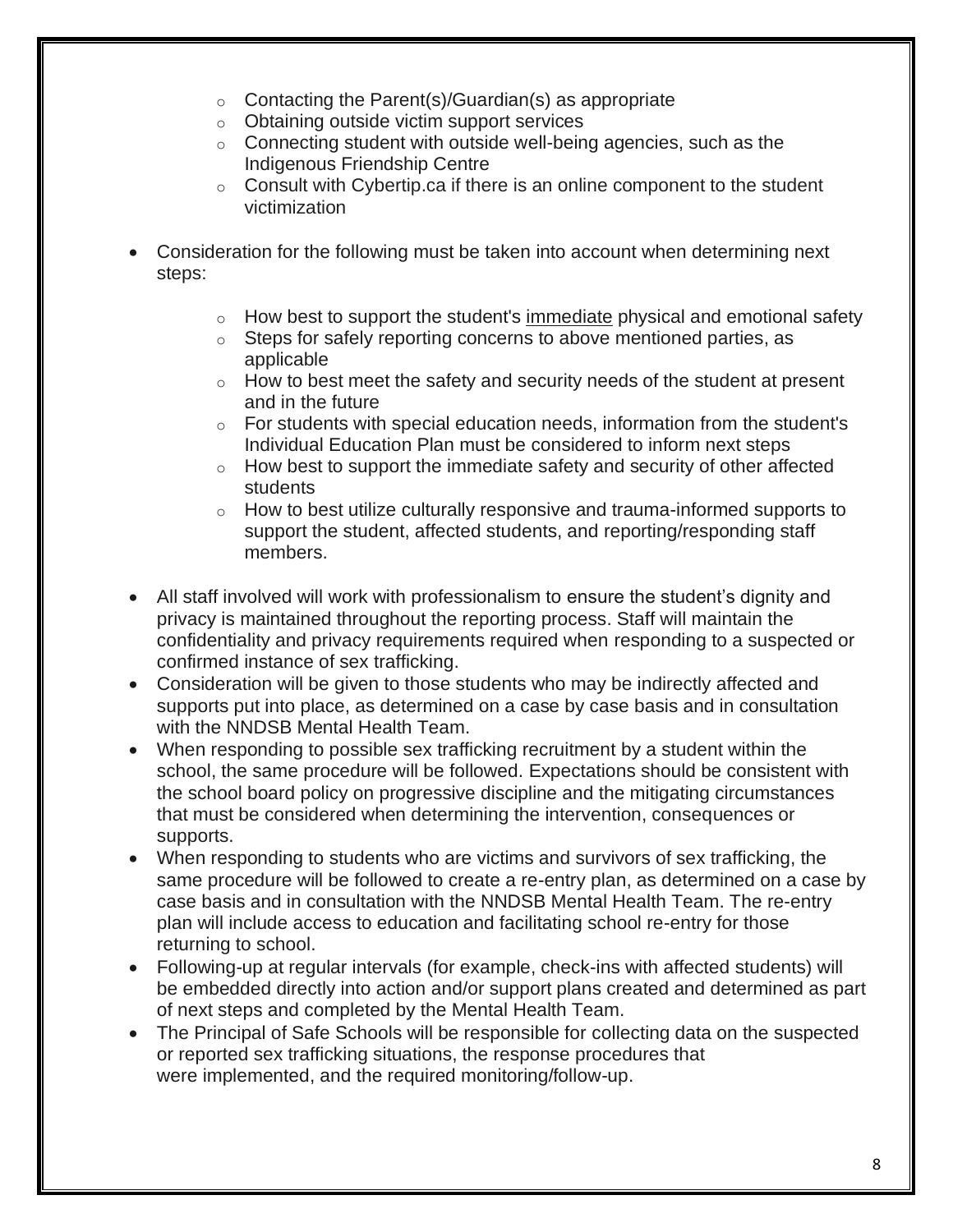# **7. TRAINING FOR SCHOOL BOARD EMPLOYEES**

NNDSB has partnered with the Canadian Centre for Child Protection to ensure that all staff receive the training they require to identify the signs of sex-trafficking, safely respond to disclosures, be culturally relevant, respond to diverse student populations and support the immediate physical and emotional safety needs of students. Training will include how to respond to immediate dangers and the need to avoid certain actions that could make an individual's situation worse or more unsafe. This training is complimentary to the mandated sexual abuse prevention training required by all Ontario Certified Teachers (OCTs) and all teacher applicants.

This training will be accomplished through C3P's *Commit to Kids Child Sexual Abuse Prevention Training*. This 2.5 hour certificate level training will empower all adults who work with children and youth to become protective adults. This training aligns with the information found in this policy and PPM 166, and will include:

- key definitions, common misconceptions and myths about sex trafficking, including tactics used for online luring, grooming and recruitment
- learning about human rights-based approaches to combatting sex trafficking. including the application of an equity lens, anti-racism, a gender-based lens, traumainformed approaches and Indigenous cultural competencies
- information on protective factors and prevention-focused supports and resources
- information on risk factors and signs that a student is at risk, being lured, groomed or trafficked
- signs that a student is or involved in luring, grooming or trafficking others
- response procedures, including the duty to report, how to handle disclosures to support students' safety, how to support students impacted by sex trafficking and how to share information to ensure privacy and confidentiality
- supports available to students and affected staff, including culturally responsive supports
- additional training resources to support staff in understanding and safely responding to sex trafficking
- roles and responsibilities of school board employees in raising awareness, identifying and responding to sex trafficking

The training will be tracked to ensure that all employees have the knowledge and skills they need to prevent and combat our students from becoming victims of sex-trafficking. Training is available throughout the year, however dedicated time during professional development sessions will be utilized to provide an annual review of the training so that our staff stay current with emerging issues relating to trafficking and changes in community services and response.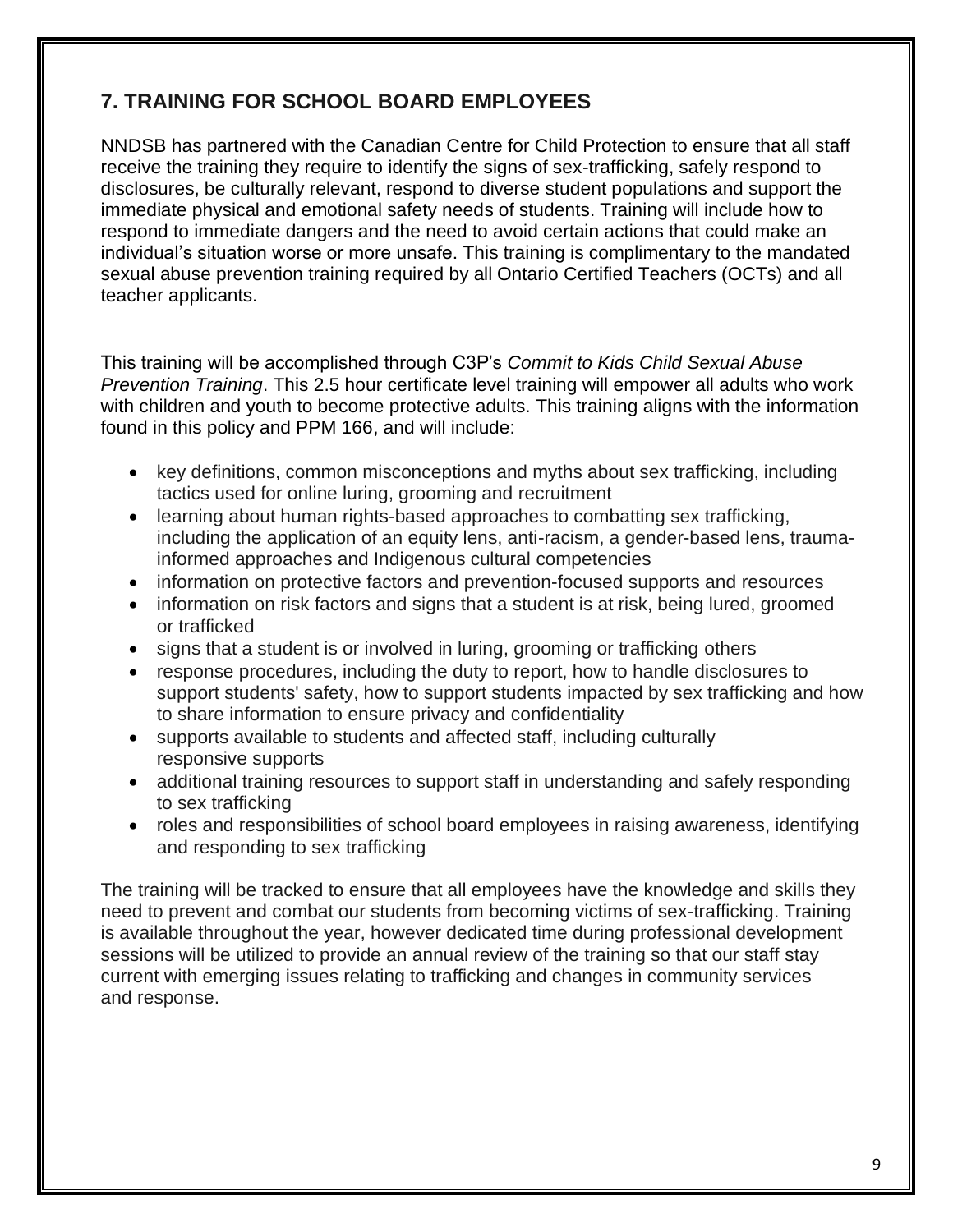### **8. MEASURING SUCCESS: ACCOUNTABILITY AND EVALUATION**

The Ministry of Education will collaborate with school boards, as well as anti-human trafficking partners, to develop a performance measurement framework. This framework will monitor the effectiveness of training (for example, whether staff feel they are more aware and more able to safely identify and intervene in situations where a student is suspected of being trafficked or trafficking) and whether the protocols respond to the needs of students.

Working alongside community partners such as the Children's Aid Society, the Indigenous Friendship Centre, the Ontario Provincial Police, North Bay Police Services or others, NNDSB will look to review and reflect on how this Administrative Guideline was used to help children and youth stay out of, or exit, human trafficking. Internal performance indicators will include student and staff surveys to measure the efficacy of the learning and training materials, as well as an examination of our internal referrals to the Mental Health Team for supports relate to trafficking or suspected trafficking.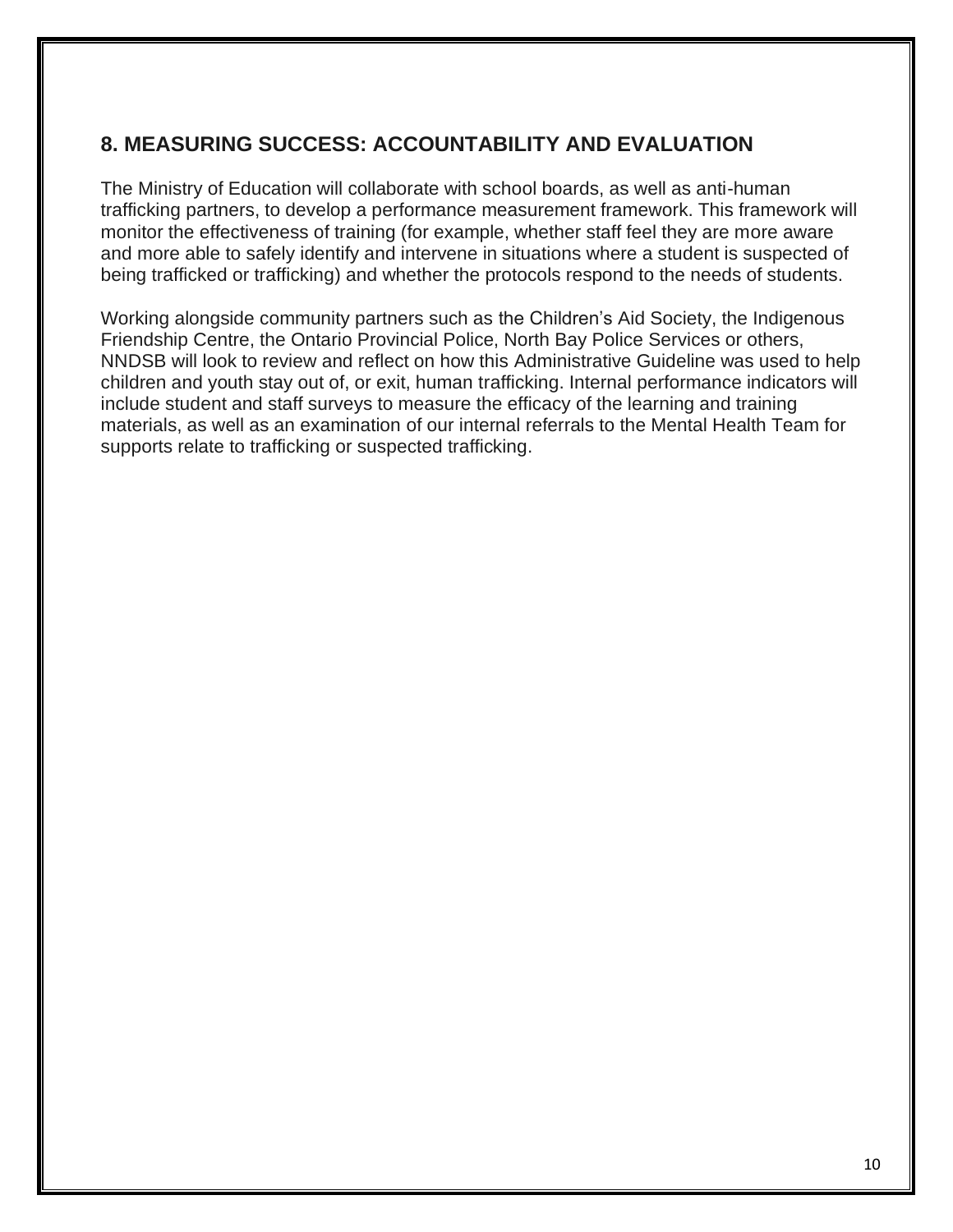# **Appendix A: glossary of terms**

**2SLGBTQQIA**: Refers to two-spirit, lesbian, gay, bisexual, transgender, queer, questioning, intersex and asexual.

**Anti-racism:** Anti-racism is a process, a systematic method of analysis, and a proactive course of action rooted in the recognition of the existence of racism, including systemic racism. Anti-racism actively seeks to identify, remove, prevent and mitigate racially inequitable outcomes and power imbalances between groups and change the structures that sustain inequities.

**Cultural responsiveness**: "Extends beyond language to include a much larger set of professional attitudes, knowledge, behaviours and practices, and organizational policies, standards and performance management mechanisms to ensure responsiveness to the diversity of [students] who walk through [schools'] doors." [footnote 9\[9\]](https://www.ontario.ca/#foot-9)

**Cultural safety:** Refers to "an environment that is spiritually, socially and emotionally safe, as well as physically safe for people; where there is no assault challenge or denial of their identity, of who they are and what they need. It is about shared respect, shared meaning, shared knowledge and experience of learning together." [footnote 10\[10\]](https://www.ontario.ca/#foot-10)

**Equity lens**: Involves "strategically, intentionally and holistically examining the impact of an issue, policy or proposed solution on underserved and historically marginalized communities and population subgroups, with the goal of leveraging research findings to inform policy." **[footnote 11\[11\]](https://www.ontario.ca/#foot-11)** 

**Human rights-based approach**: A "conceptual framework for the process of human development that is normatively based on international human rights standards and operationally directed to promoting and protecting human rights. It seeks to analyze inequalities which lie at the heart of development problems and redress discriminatory practices and unjust distributions of power that impede development progress." [footnote 12\[12\]](https://www.ontario.ca/#foot-12)

**Survivor**: Used to refer to an individual who has escaped a trafficking situation, whereas *victim* is used to refer to an individual who is in the process of being recruited or is being trafficked. The term survivor may also be used to refer to an adult with lived experience of being trafficking. This approach is used for clarity and not intended to label or define an individual's experience. Individuals who have experienced sex trafficking may prefer one term over another in order to describe their experiences. School board employees should confirm how an individual impacted by trafficking prefers to be referenced.

**Tactics:** Traffickers may use a range of tactics to target, recruit, manipulate and coerce victims. This can often involve a process of targeting an individual's vulnerabilities then luring, grooming, isolating, manipulating, controlling and exploiting a victim to then conduct sexual acts (for example, forcing a victim to have sex, to take images of child sexual abuse). Often, a victim may not be aware that exploitation is happening, and victims may be forced to recruit other victims.